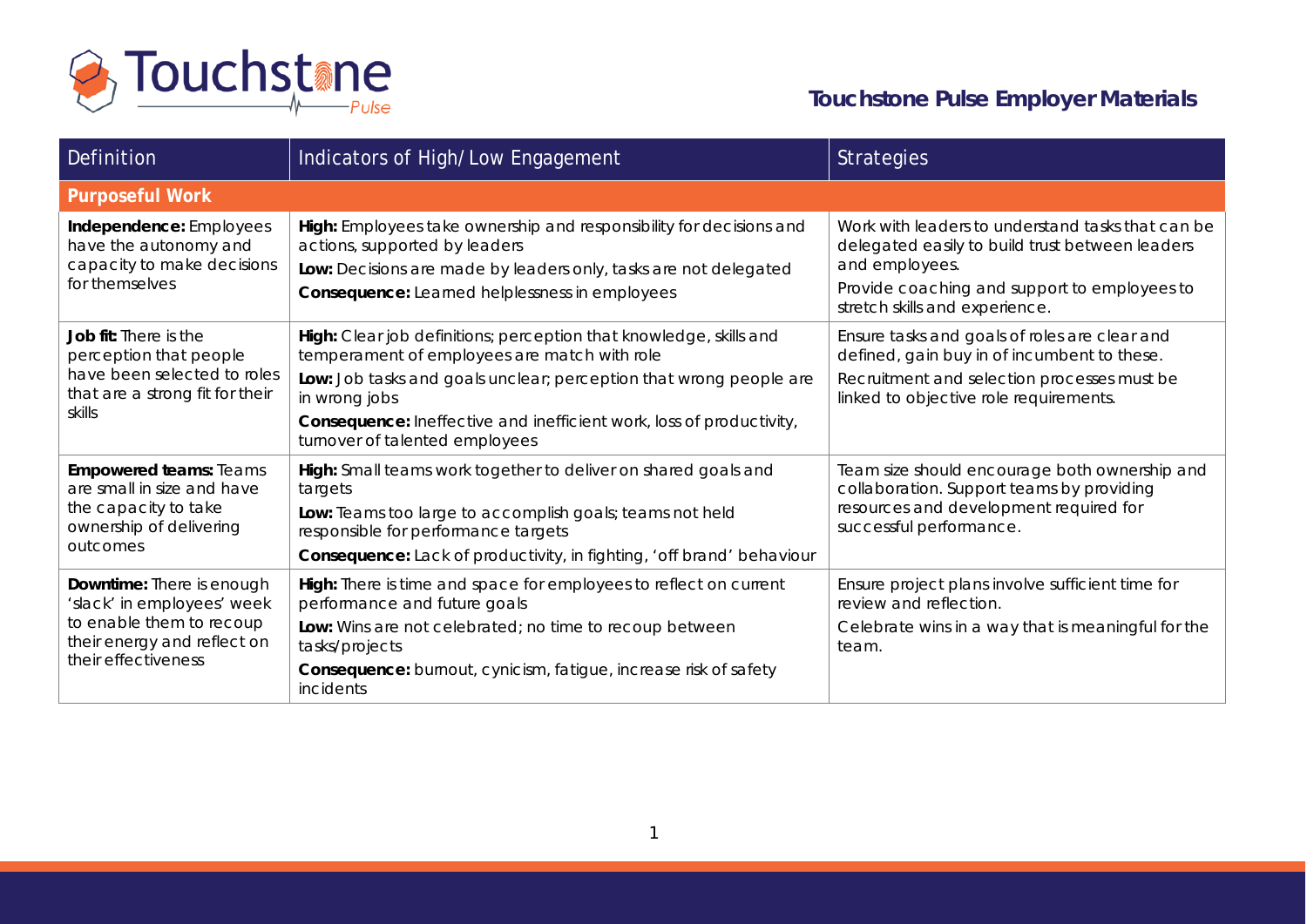

**Touchstone Pulse Employer Materials**

| Definition                                                                                                                                                         | Indicators of High/Low Engagement                                                                                                                                                                                                                                                                                                                                                          | <b>Strategies</b>                                                                                                                                                                                                                                                                                            |  |
|--------------------------------------------------------------------------------------------------------------------------------------------------------------------|--------------------------------------------------------------------------------------------------------------------------------------------------------------------------------------------------------------------------------------------------------------------------------------------------------------------------------------------------------------------------------------------|--------------------------------------------------------------------------------------------------------------------------------------------------------------------------------------------------------------------------------------------------------------------------------------------------------------|--|
| <b>Management and Performance</b>                                                                                                                                  |                                                                                                                                                                                                                                                                                                                                                                                            |                                                                                                                                                                                                                                                                                                              |  |
| Clear goals: Objectives and<br>targets are clearly<br>communicated                                                                                                 | High: Employee behaviour is in line with objectives and targets; the<br>group self-moderates when individuals demonstrate behaviour that<br>does not align<br>Low: Employees are unclear what is required of them; behaviour that<br>appears 'off target' not in the best interest of the team<br>Consequence: behaviour impacts customers or business reputation,<br>lack of productivity | Objectives must be clearly defined and<br>communicated in a way that is compelling and<br>engaging.<br>Understand what drives and motivates employees<br>and link this to clear objectives.                                                                                                                  |  |
| <b>Coaching: Managers work</b><br>collaboratively with<br>employees to enhance<br>performance                                                                      | High: Employee feel they are both supported and challenged;<br>strong, trusting working relationships between employees and leaders<br>Low: Employees feel they are left to 'fend for themselves'; leaders<br>inaccessible Consequence: Helplessness, incorrect decisions made                                                                                                             | Provide leaders with time to build relationships<br>and understanding with employees.<br>Develop leaders' coaching skills and<br>understanding of the benefits of coaching.                                                                                                                                  |  |
| Management development:<br>There is the perception that<br>managers invest in their own<br>development                                                             | High: Employees see leaders taking time to develop their skills and<br>see positive change as a result<br>Low: Leaders not seen to invest in themselves or development activity<br>does not lead to change<br><b>Consequence:</b> Staff make ill-informed decisions, competitor<br>organisations begin to take lead                                                                        | Develop leaders through stretch projects, on the<br>job learning and access to mentors.<br>Encourage meaningful development and support<br>leaders to bring new skills into their everyday work.                                                                                                             |  |
| Performance management:<br>Modern performance<br>management practices are<br>in place that focus on goal<br>setting, development and<br>achievement, not rankings. | High: Employees are engaged in ongoing coaching-style<br>performance conversations<br>Low: Performance only discussed during annual review, employee<br>does not engage with leader to set and achieve their own goals<br>Consequence: Poor performance more difficult to manage the<br>longer it goes unaddressed; impact on team and productivity                                        | Ensure that development conversations occur on<br>a regular basis (ie review of goals, progress to<br>date, required change, reflection on successes);<br>reward/recognise leaders and employees for<br>doing so.<br>Provide leaders with skills and resources to have<br>regular performance conversations. |  |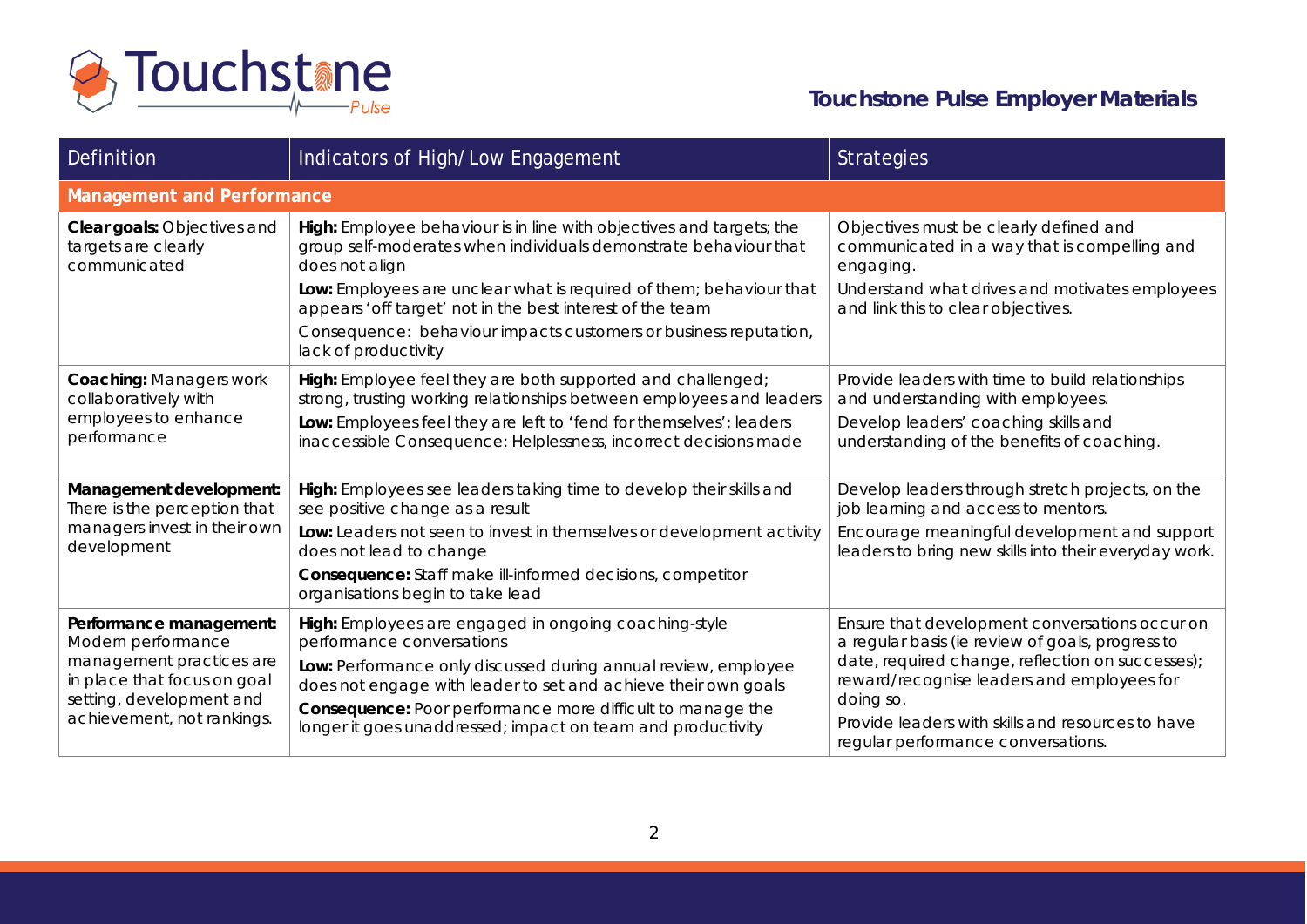

## **Touchstone Pulse Employer Materials**

| Definition                                                                                                                                         | Indicators of High/Low Engagement                                                                                                                                                      | <b>Strategies</b>                                                                                                                                     |
|----------------------------------------------------------------------------------------------------------------------------------------------------|----------------------------------------------------------------------------------------------------------------------------------------------------------------------------------------|-------------------------------------------------------------------------------------------------------------------------------------------------------|
| <b>Working Environment</b>                                                                                                                         |                                                                                                                                                                                        |                                                                                                                                                       |
| Flexibility: Working<br>arrangements are flexible<br>and allow employees to<br>fulfil other roles in their lives                                   | High: Employees have the trust of their leaders to work flexibly; work<br>goals are met while employees are working flexibly                                                           | Explore roles and tasks that can be performed<br>flexibly.                                                                                            |
|                                                                                                                                                    | Low: Employees feel that their job role is so all encompassing that<br>they do not have the freedom to work flexibly                                                                   | Clearly communicate senior executive support for<br>flexible working arrangements.                                                                    |
|                                                                                                                                                    | Consequence: Overwork, fatigue, resentment, turnover of talented<br>employees                                                                                                          | Ensure non-flexible working cultures and<br>behaviours are not perpetuated.                                                                           |
| Recognition: Good<br>performance is seen to be<br>recognised and rewarded                                                                          | High: Employees feel that good work will be recognised and<br>rewarded                                                                                                                 | Clarify and communicate what constitutes good<br>performance.                                                                                         |
|                                                                                                                                                    | Low: Perception that recognition and reward is provided<br>inconsistently or unfairly                                                                                                  | Encourage leaders to get to understand what<br>motivates/drives individuals in their team and                                                         |
|                                                                                                                                                    | <b>Consequence:</b> Reduction in performance and/or rise in subversive<br>behaviours                                                                                                   | assist them to strategise ways to reward/cognise<br>accordingly.                                                                                      |
| Inclusion and diversity: The<br>culture of the workplace<br>embraces diversity and<br>does not encourage<br>exclusion of individuals or<br>groups. | High: Employees feel part of 'something bigger' and individuals are<br>involved in tasks, projects or decision making in line with their role                                          | Actively communicate the business' vision in terms<br>of diversity and inclusion; swiftly deal with                                                   |
|                                                                                                                                                    | Low: Individuals are inappropriately excluded from tasks, projects or<br>decisions. Employees feel as if they do not belong through the words<br>and actions of leaders and coworkers. | behaviour that does not support this vision.<br>All the levels of the business must be invested in<br>creating a feeling of belonging and can see the |
|                                                                                                                                                    | Consequence: Reduced performance, turnover                                                                                                                                             | benefits of diversity of all kinds.                                                                                                                   |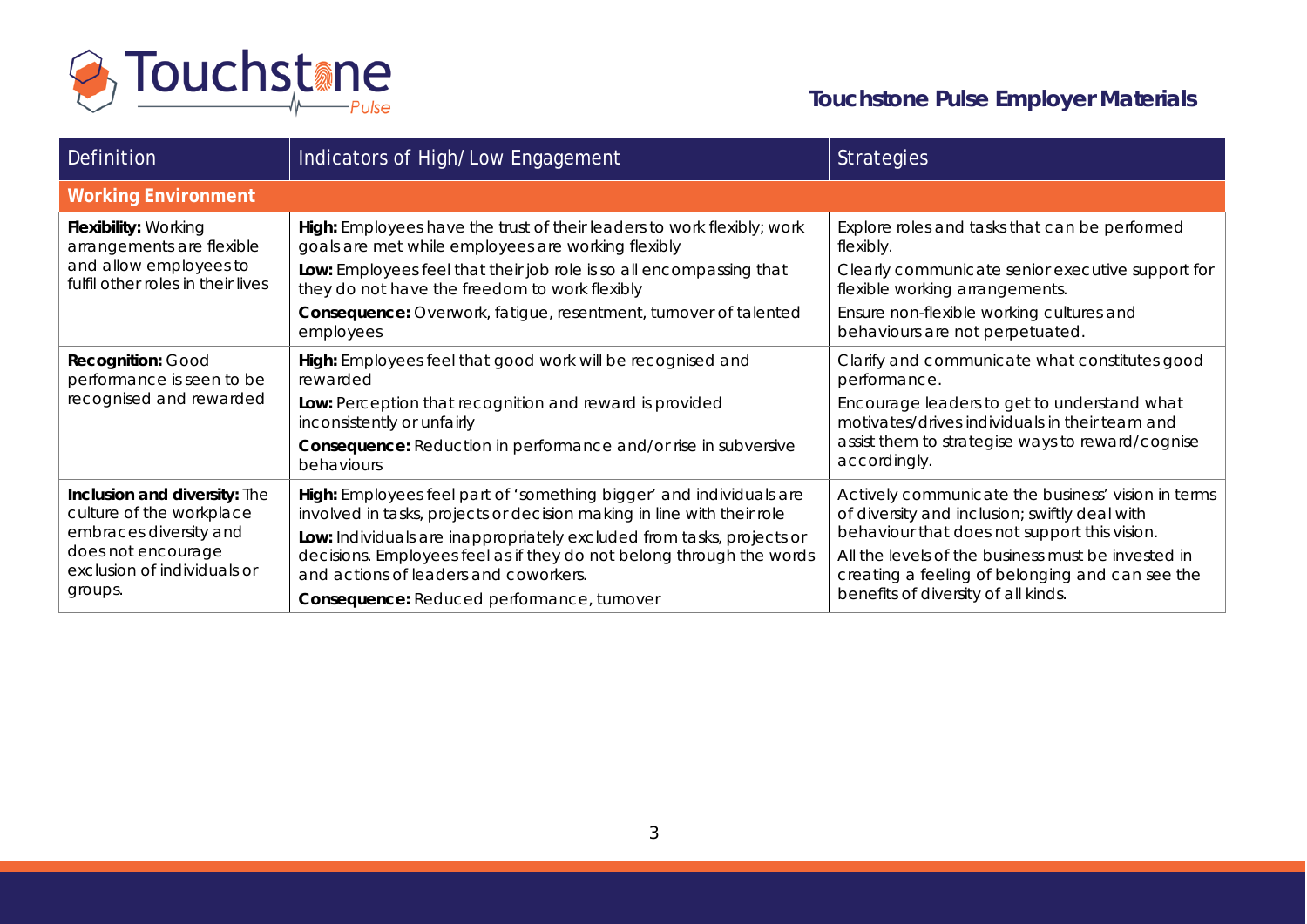

**Touchstone Pulse Employer Materials**

| Definition                                                                                                                              | Indicators of High/Low Engagement                                                                                                                                                                                                                                                                                                                      | <b>Strategies</b>                                                                                                                                                                                                                                                                     |  |
|-----------------------------------------------------------------------------------------------------------------------------------------|--------------------------------------------------------------------------------------------------------------------------------------------------------------------------------------------------------------------------------------------------------------------------------------------------------------------------------------------------------|---------------------------------------------------------------------------------------------------------------------------------------------------------------------------------------------------------------------------------------------------------------------------------------|--|
| <b>Development Culture</b>                                                                                                              |                                                                                                                                                                                                                                                                                                                                                        |                                                                                                                                                                                                                                                                                       |  |
| Training and support:<br>Employees have access to<br>development opportunities<br>and the support to<br>successfully undertake<br>them. | High: Employees take part in development activities; leaders support<br>employees to implement learning<br>Low: Development activities are not available; leaders discourage<br>the learning of new skills/do not provide the time and resources for<br>learning<br>Consequence: Turnover of talented employees, competitors begin to<br>take the lead | Ensure that development activities are targeted<br>and relevant to the objectives of the business as<br>well as the individual learners.<br>Activities should be a mix of stretch projects, on<br>the job learning and mentoring, not simply<br>reading or classroom-style learning.  |  |
| Talent progression: There is<br>mobility of talent and<br>progression pathways within<br>the company                                    | High: Employees have a clear line of sight to roles and development<br>opportunities that motivate them<br>Low: Talent progression pathways do not exist or are not clear<br>Consequence: Turnover of talented employees, resentment based<br>on lack of progression                                                                                   | Take a creative approach to career progression<br>so that it focusses on skills, experience and<br>exposure rather than job titles.<br>Encourage leaders to work to understand the<br>future goals of employees and support them in<br>providing development options for their teams. |  |
| Self-directed learning:<br>Employees are encouraged<br>to take responsibility for their<br>own learning.                                | High: Employees take control of their own development and have<br>the support of leaders to invest their time in development activities<br>Low: Employees rely on leaders to drive their development. Skill<br>development is not encouraged<br>Consequence: Development does not occur, skills become<br>outdated                                     | Challenge the perception that leaders control the<br>development of employees.<br>Assist employees to identify future needs and<br>current skill gaps.                                                                                                                                |  |
| Learning environment: There<br>is a culture of ongoing<br>learning, both on the job<br>and in more formal settings                      | High: Employees actively meet their development goals, learning is<br>viewed by all as ongoing; experts and less experienced alike stay in<br>touch with changes in best practice<br>Low: Learning is viewed as necessary only at lower levels of the<br>business<br>Consequence: Solutions are not in line with best practice or are ill-<br>informed | Leaders and employees should be encouraged<br>to set, reach and review development goals; no<br>one should be seen as too experienced or<br>advanced to benefit from learning and<br>development in some form<br>All held accountable for meeting development<br>goals.               |  |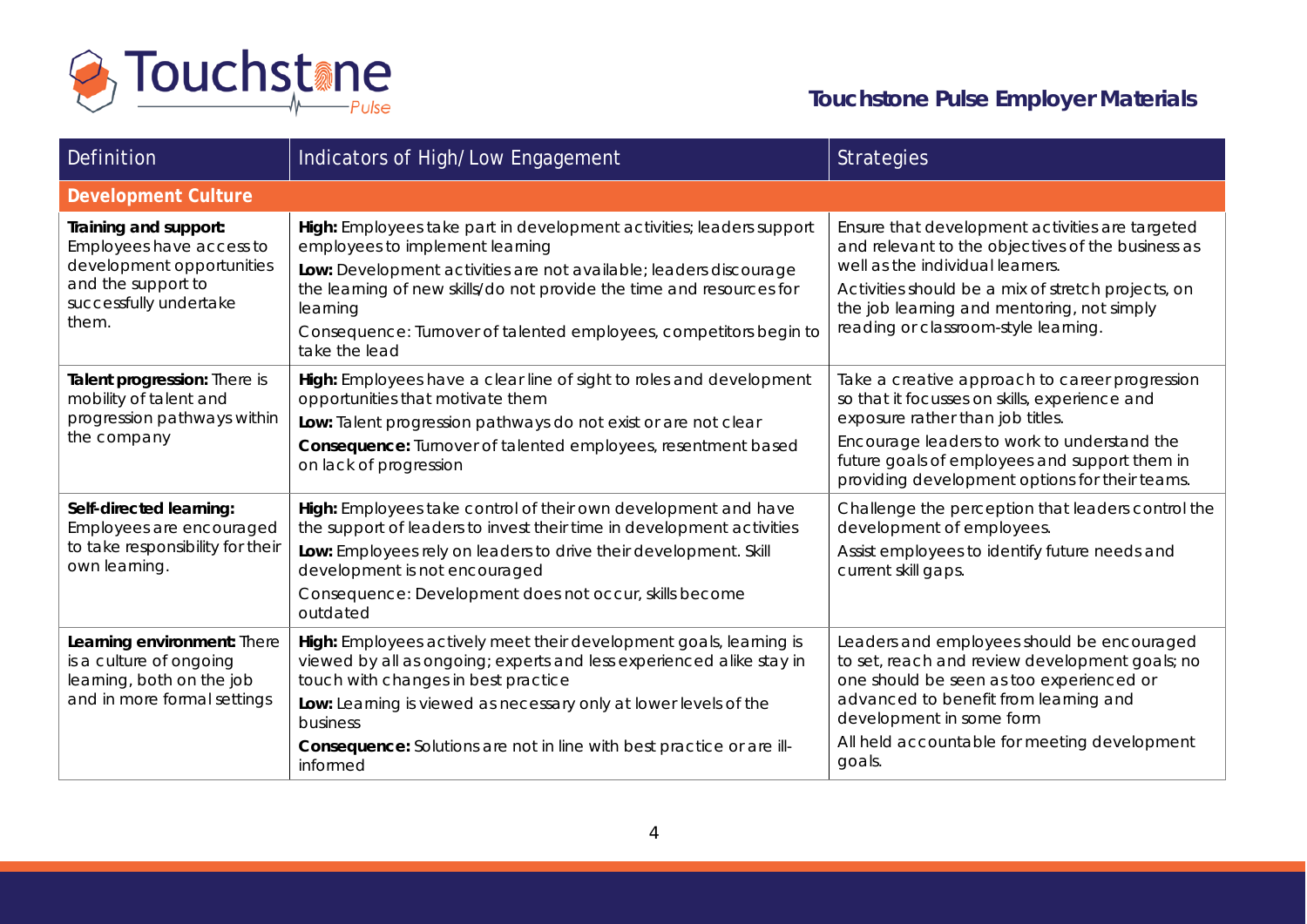

**Touchstone Pulse Employer Materials**

| Definition                                                                                                                                              | Indicators of High/Low Engagement                                                                                                                                                                                                                                                                                                                                                                                    | <b>Strategies</b>                                                                                                                                                                                                                           |  |
|---------------------------------------------------------------------------------------------------------------------------------------------------------|----------------------------------------------------------------------------------------------------------------------------------------------------------------------------------------------------------------------------------------------------------------------------------------------------------------------------------------------------------------------------------------------------------------------|---------------------------------------------------------------------------------------------------------------------------------------------------------------------------------------------------------------------------------------------|--|
| <b>Leadership and Vision</b>                                                                                                                            |                                                                                                                                                                                                                                                                                                                                                                                                                      |                                                                                                                                                                                                                                             |  |
| Mission and purpose: The<br>overarching mission and<br>purpose of the organisation<br>is clear and communicated<br>in a compelling manner               | High: Employees are committed to the vision of the organisation and<br>their behaviour is aligned with this<br>Low: No vision has been communicated; vision is unclear or not<br>meaningful to employees<br>Consequence: Turnover of talented employees, 'off brand'<br>behaviour effects business reputation                                                                                                        | Work to understand what the organisation exists to<br>achieve; ensure that this is engaging and<br>motivating for all staff.<br>Assist leaders to communicate the vision in a clear<br>and compelling way and reward aligned<br>behaviours. |  |
| Transparency and honesty:<br>Decisions are made and<br>communicated in an<br>ethical and authentic<br>manner                                            | High: Employees trust executives and leaders; decisions are made in<br>consultation if possible, else communicated in an open and genuine<br>manner<br>Low: Lack of trust in executives and leaders; decisions often made at<br>the exclusion of employees/not following ethical processes<br>Consequences: Decisions ill-informed, norm of unethical behaviour<br>develops                                          | Empower leaders to include their teams in as<br>many decision making processes as possible.<br>Ensure credit is given where due.<br>Unethical or disingenuous behaviour should be<br>addressed immediately and transparently.               |  |
| Investment in people: There<br>is a genuine drive to grow<br>people within the<br>organisation by investing<br>time and money into their<br>development | High: Leaders support employees in their development through<br>providing time away from normal role, access to stretch projects and<br>resources to support learning.<br>Low: Employees are not provided time and support they have been<br>promised; leaders release employees for learning begrudgingly<br>Consequence: Missed commercial opportunities due to lack of skills,<br>lack of interest in development | Learning and development goals must be shared<br>and agreed between leaders and employees to<br>ensure maximum buy in from both parties.<br>Reward leaders when they invest in the<br>development of their team.                            |  |
| Inspiration: Employees are<br>inspired to perform to their<br>potential                                                                                 | High: Employees are internally driven to perform; employees feel they<br>are working to their potential<br>Low: Employees feel their skills are undervalued or not being utilised;<br>external motivation required to have employees deliver results<br><b>Consequence:</b> Lack of productivity, missed commercial opportunities                                                                                    | Assist leaders to recognise internal vs external<br>motivation in their teams.<br>Encourage leaders to have regular coaching<br>conversations with their team to ensure they pick<br>up dips in motivation and their likely causes.         |  |